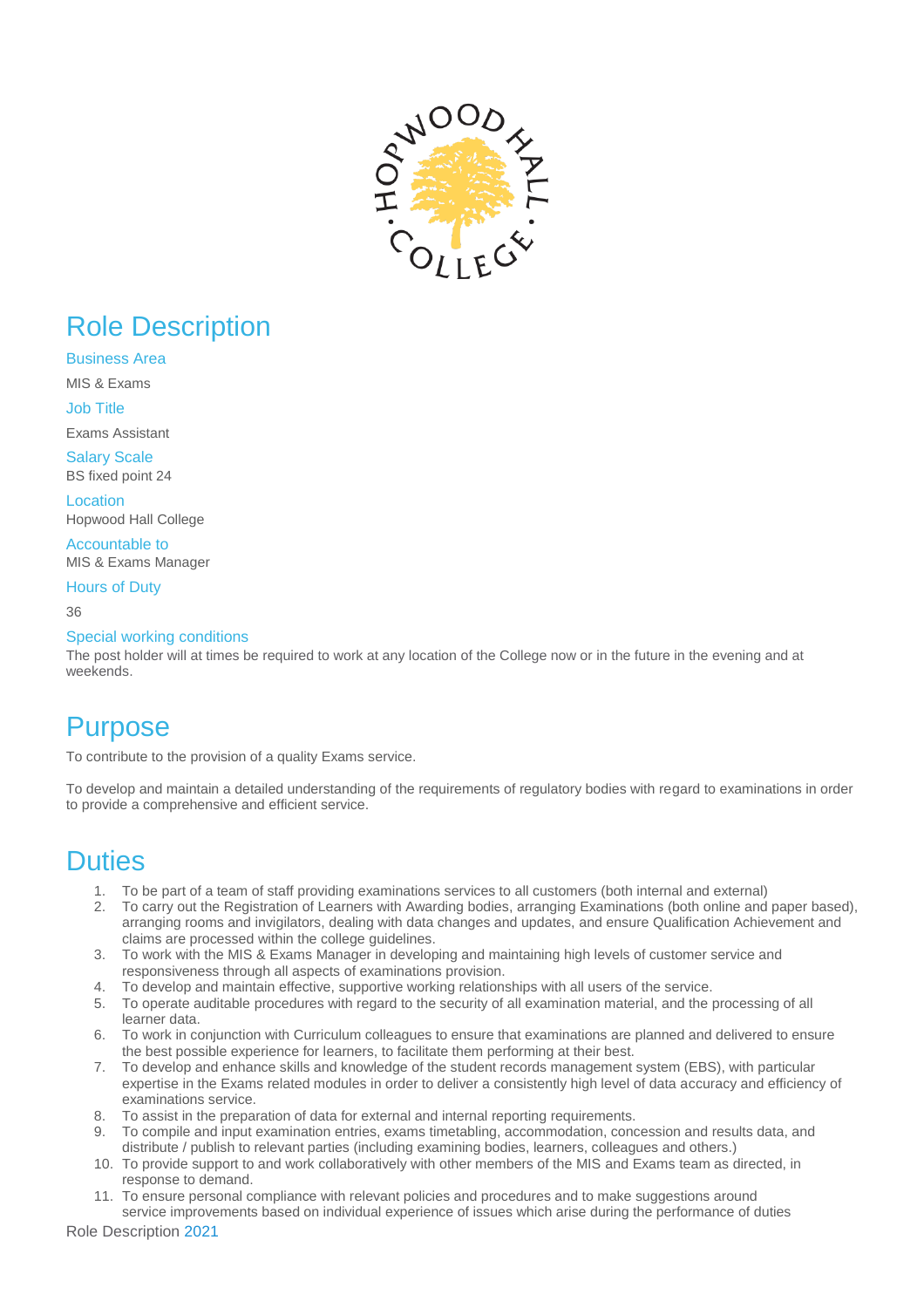- 12. Ensure continuous development and improvement of professional knowledge.
- 13. Any other duties, of a similar level of responsibility, as may be required.

## All staff are responsible for:

**Children & Vulnerable Adults:** safeguarding and promoting the welfare of children and vulnerable adults

**Equipment & Materials:** the furniture, equipment and consumable goods used in relation to their work

**Health / Safety / Welfare:** the health and safety and welfare of all employees, students and visitors under their control in accordance with Hopwood Hall College's safety policy statements

**Equal Opportunities:** performing their duties in accordance with Hopwood Hall College's Single Equality Scheme

## Revisions and updates

This role description will be reviewed and amended on an on-going basis in line with organisational requirements dependant on the needs of the service

## Person Profile

"The College supports the Skills for Life agenda and recognises the importance of all adults having functional literacy and numeracy whatever their role. All staff are therefore given the support to gain a level 2 qualification in literacy and / or numeracy if they do not already have one and all teaching staff are expected to promote the basic skills of their learners within their subjects."

### **Qualifications**

#### Essential Criteria

Level 3 qualification or willingness to achieve within 1 year

Level 2 in English, Mathematics and IT Qualifications

**How Identified:** Application and certificates

#### Desirable Criteria

Full driving licence

**How Identified**: Application

#### **Experience**

Essential Criteria Recent relevant experience in an office environment

**How Identified**: Application/Interview

#### Desirable Criteria

Experience of working in an Examinations team. Experienced in using Student records systems or similar and Microsoft Office suite or similar.

**How Identified**: Application

### Specialist Knowledge

#### Essential Criteria

Ability to work with IT systems and to ensure confidentiality.

Role Description 2021 **How Identified**: Application / Interview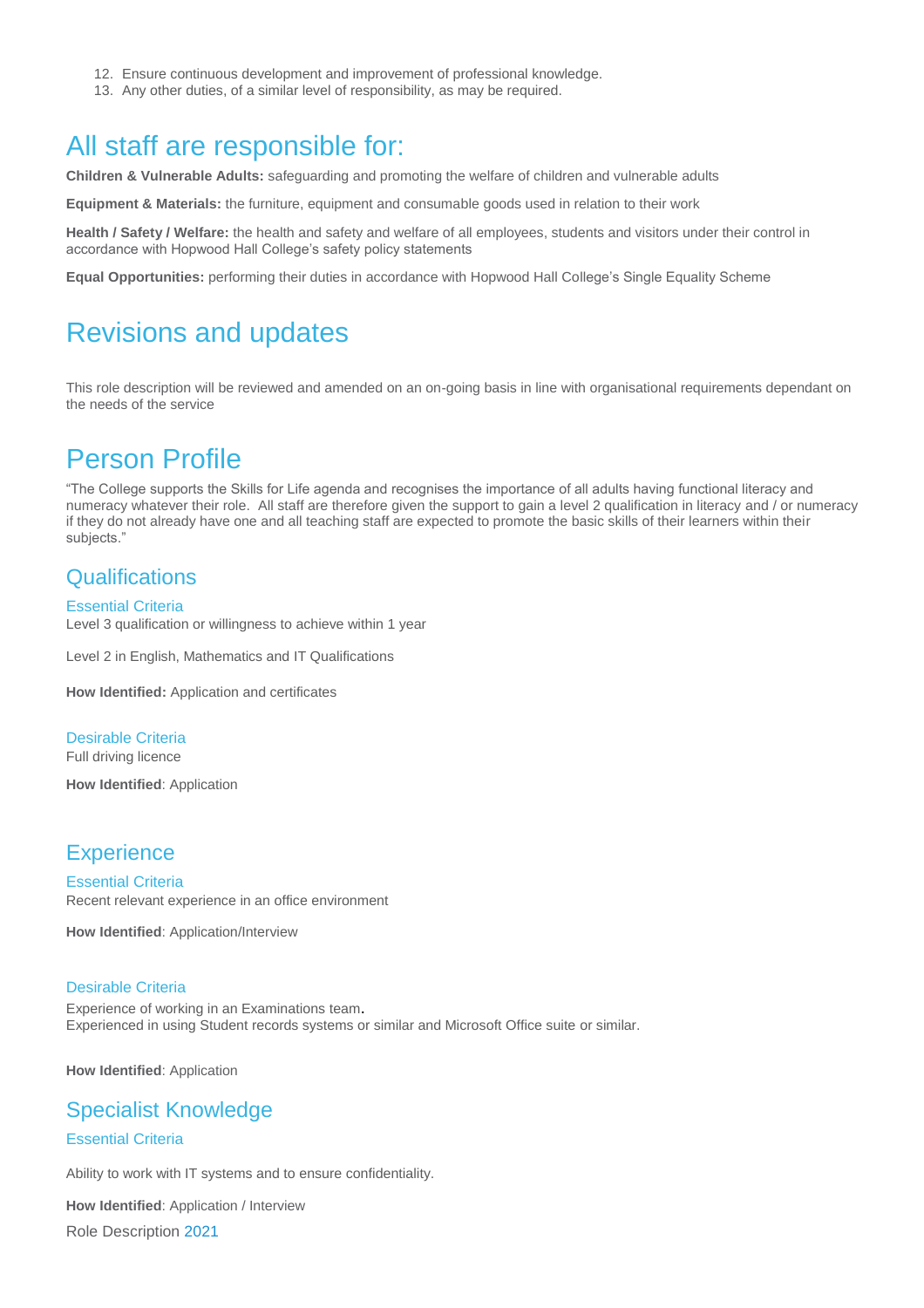#### Desirable Criteria

Knowledge and use of EBS software Knowledge of JCQ requirements and standards

**How Identified**: Application / Interview

### IT Skills

#### Essential Criteria

Good IT skills including experience and competence with Microsoft Office

**How Identified**: Application / Interview

### **Competencies**

**Read this criteria in conjunction with the College Competency Framework – available on the intranet/internet.**

| 1. Leading and Deciding            |                      |
|------------------------------------|----------------------|
| 1.1 Deciding and initiating action | <b>Essential</b>     |
| 1.2 Leading and supervising        | <b>Less Relevant</b> |

| 2. Supporting and Co-operating        |                  |
|---------------------------------------|------------------|
| 2.1 Working with people               | <b>Essential</b> |
| 2.2 Adhering to principles and values | <b>Essential</b> |

| 3. Interacting and Presenting    |                  |
|----------------------------------|------------------|
| 3.1 Relating and networking      | <b>Essential</b> |
| 3.2 Persuading and influencing   | <b>Desirable</b> |
| 3.3 Presenting and communicating | <b>Desirable</b> |

| 4. Analysing and Interpreting         |                  |
|---------------------------------------|------------------|
| 4.1 Writing and reporting             | <b>Essential</b> |
| 4.2 Applying expertise and technology | <b>Essential</b> |
| 4.3 Analysing data                    | <b>Desirable</b> |

| <b>5. Creating and Conceptualising</b>  |                  |
|-----------------------------------------|------------------|
| 5.1 Learning and researching            | <b>Essential</b> |
| 5.2 Creating and innovating             | <b>Essential</b> |
| 5.3 Formulating strategies and concepts | <b>Desirable</b> |

| <b>6. Organising and Executing</b>                          |                  |
|-------------------------------------------------------------|------------------|
| 6.1 Planning and Organising                                 | <b>Essential</b> |
| 6.2 Developing results and meeting customer<br>expectations | <b>Essential</b> |
| 6.3 Following instructions and procedures                   | <b>Essential</b> |

Role Description 2021